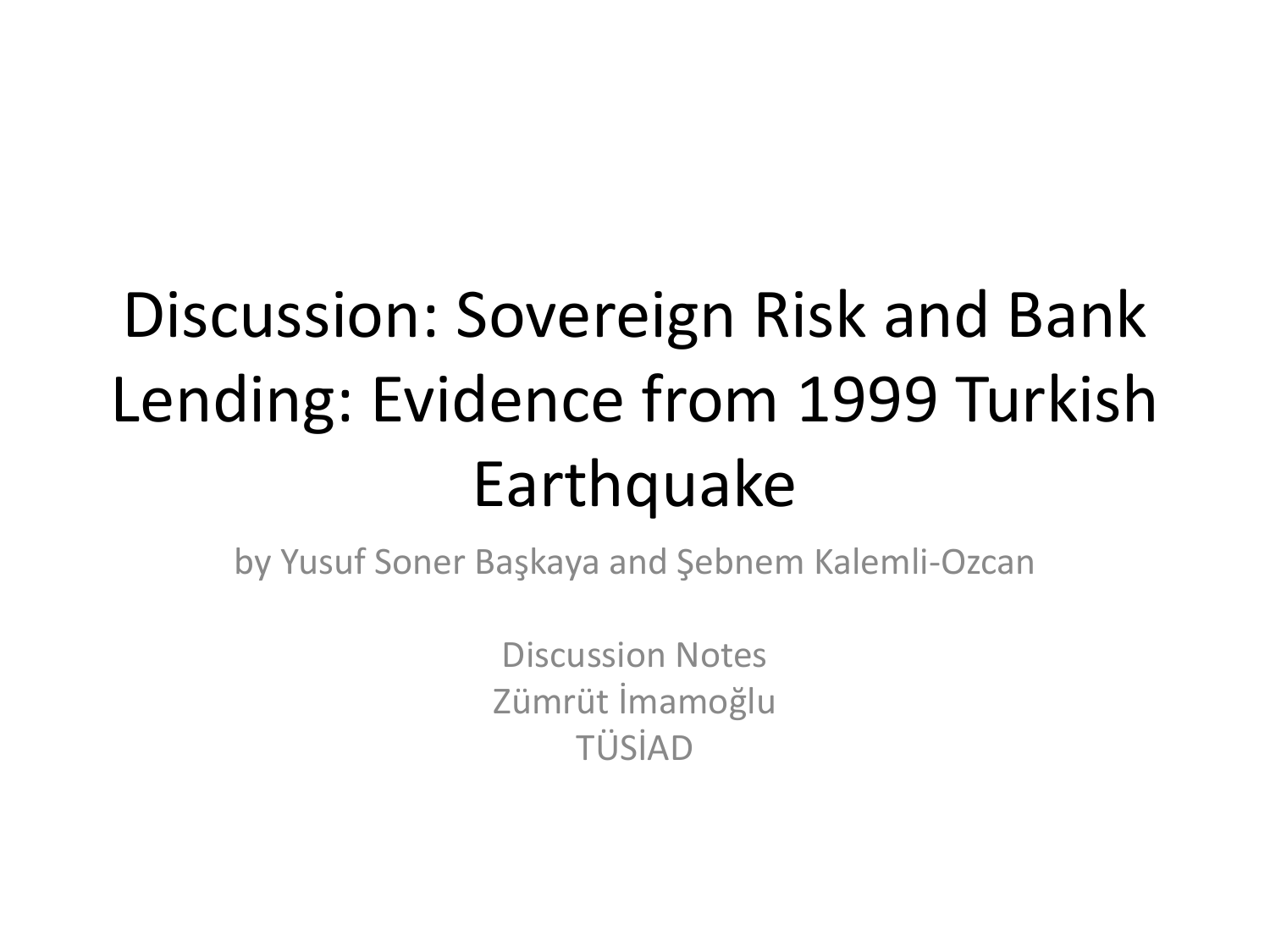## The Question

- Do fiscal shocks affect bank lending when sovereign exposure is high?
- Sovereign governments borrow extensively from domestic banks, hence, exposure to sovereign risk is high in domestic banks.
- Recapitalization of weak banks by governments can increase exposure.
- In case of an increase in sovereign risk, banks balance sheets will be adversely affected and lending to private sector may diminish.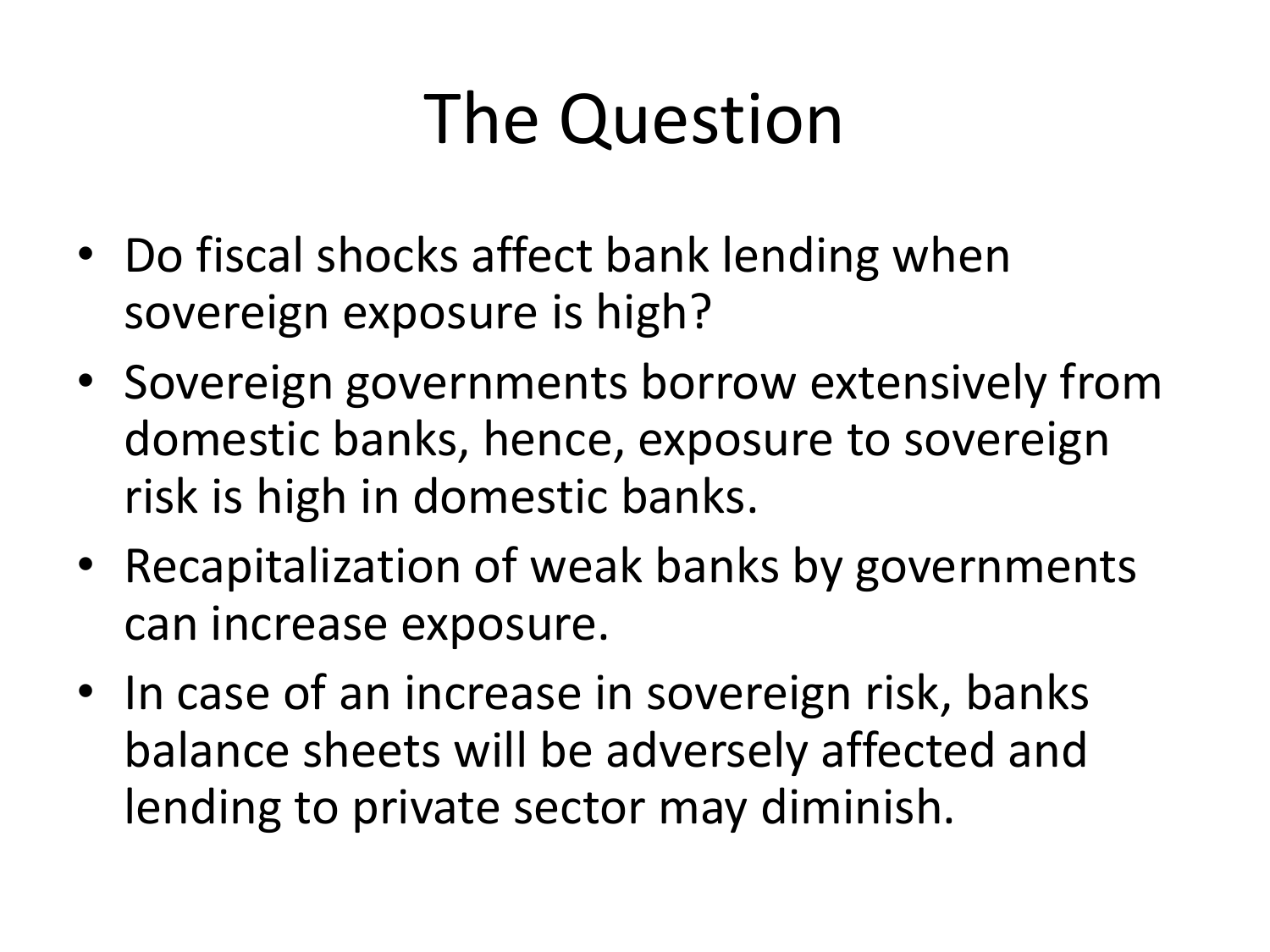# Methodology and Data

- Emprical assesment of such an effect is hard due to identification problems.
- The authors present a natural experiment, a shock that increases the sovereign risk exogenously, without effecting bank behaviour per se: 1999 Earthquake in Turkey.
- An original database: Confidential monthly bank balance sheet data.
- Method: Diff-in-diff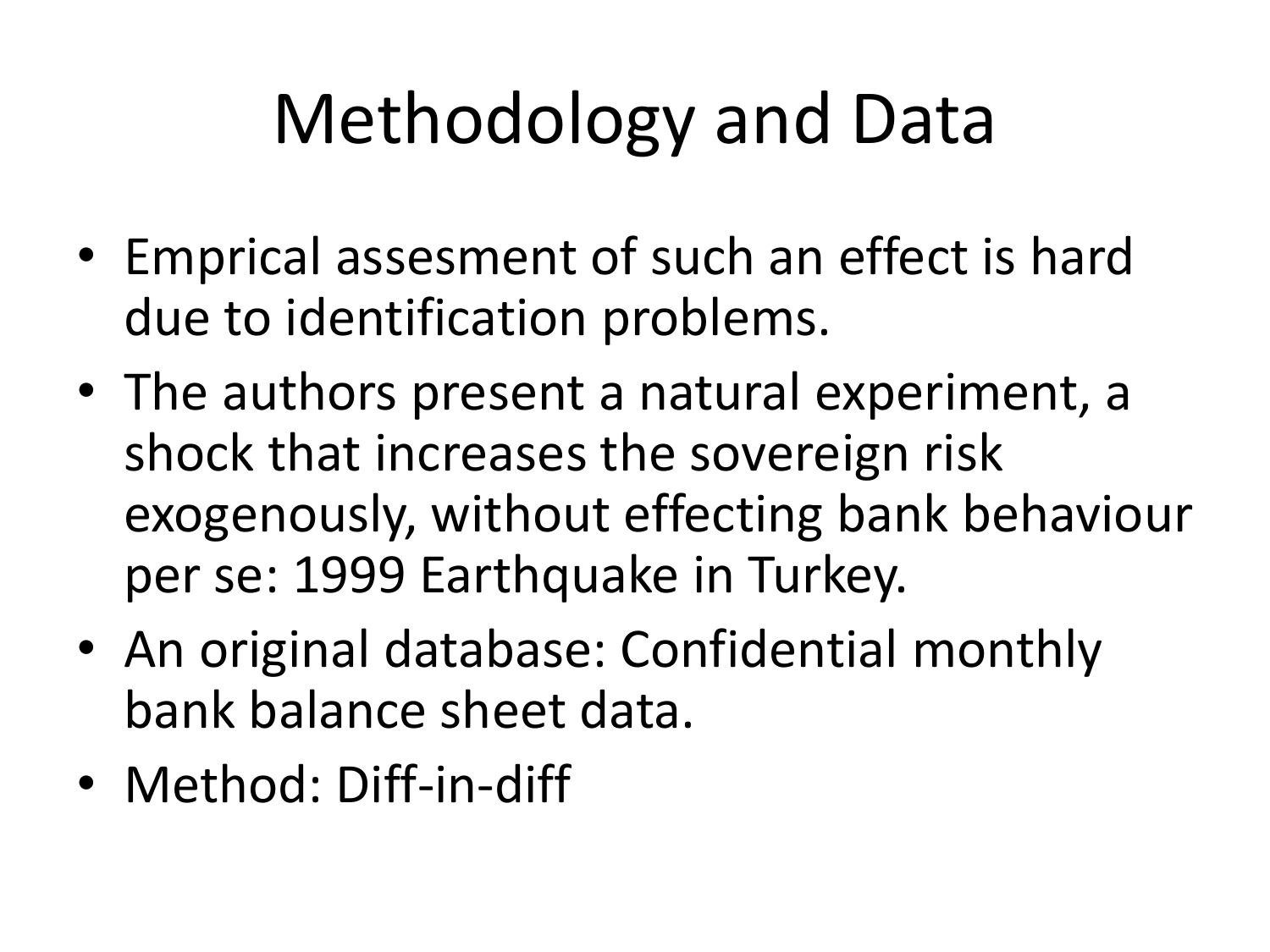### Identification issues

- The authors needs to show that
	- The earthquake has indeed caused a fiscal shock
	- That it is sizable enough on banks balance sheets to create a real effect
	- The banks exposure to earthquake zone businesses is homogenous
	- Demand side effects did not cause the reduction in lending post-earthquake
	- Holdings of gov't debt does not signal specific bank characteristics (or that at least can be controlled for)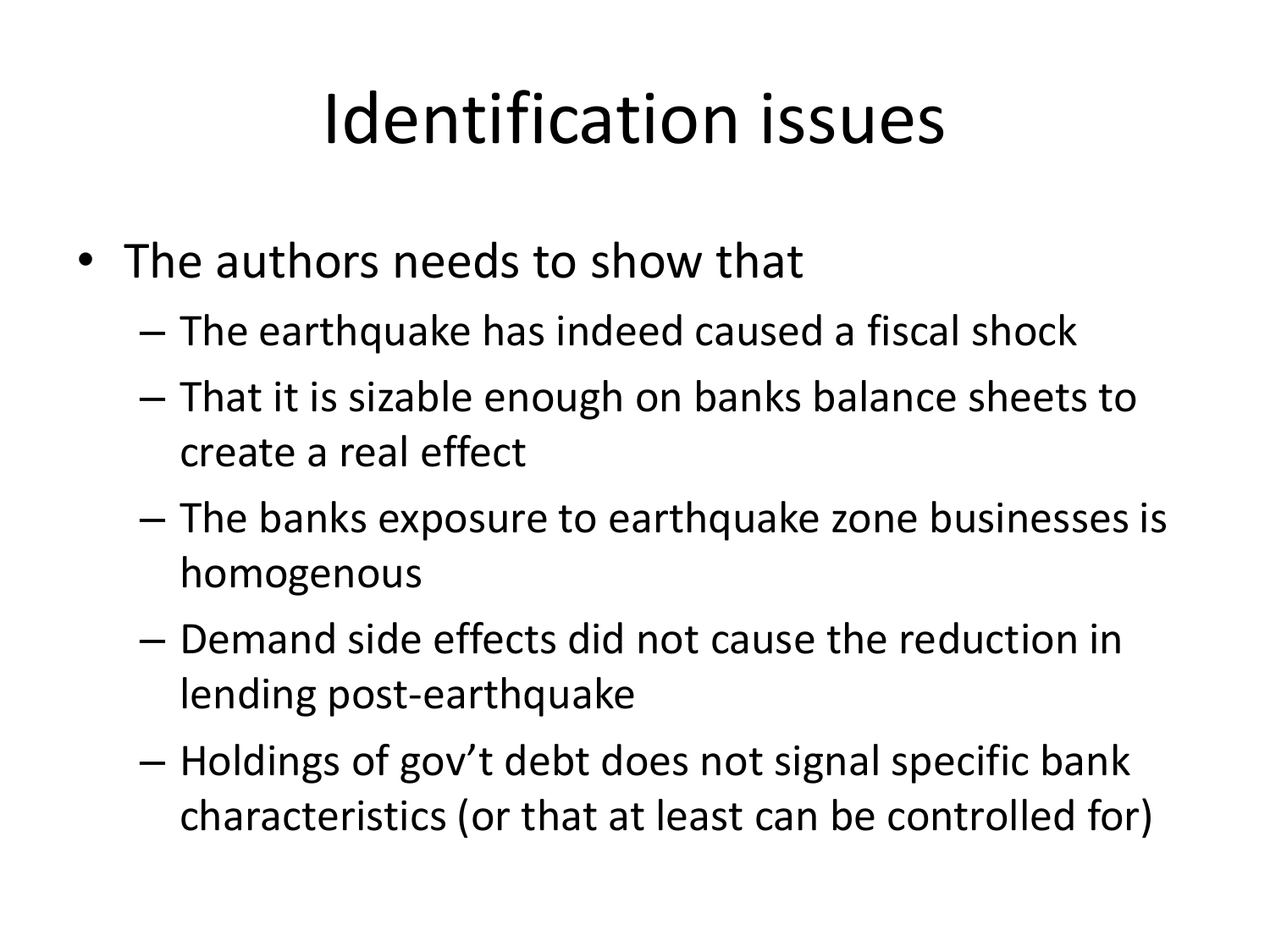# Fiscal shock

- The earthquake was sizable and had considerable effects in Turkey's risk premium.
- Are there any other similar cases where natural disasters cause fiscal shocks?
	- Indonesia (2004)
	- Any other?
- What about in Turkey?
	- Placebo tests for period before the earthquake
	- Asian crisis, Russian crisis, 2001 crisis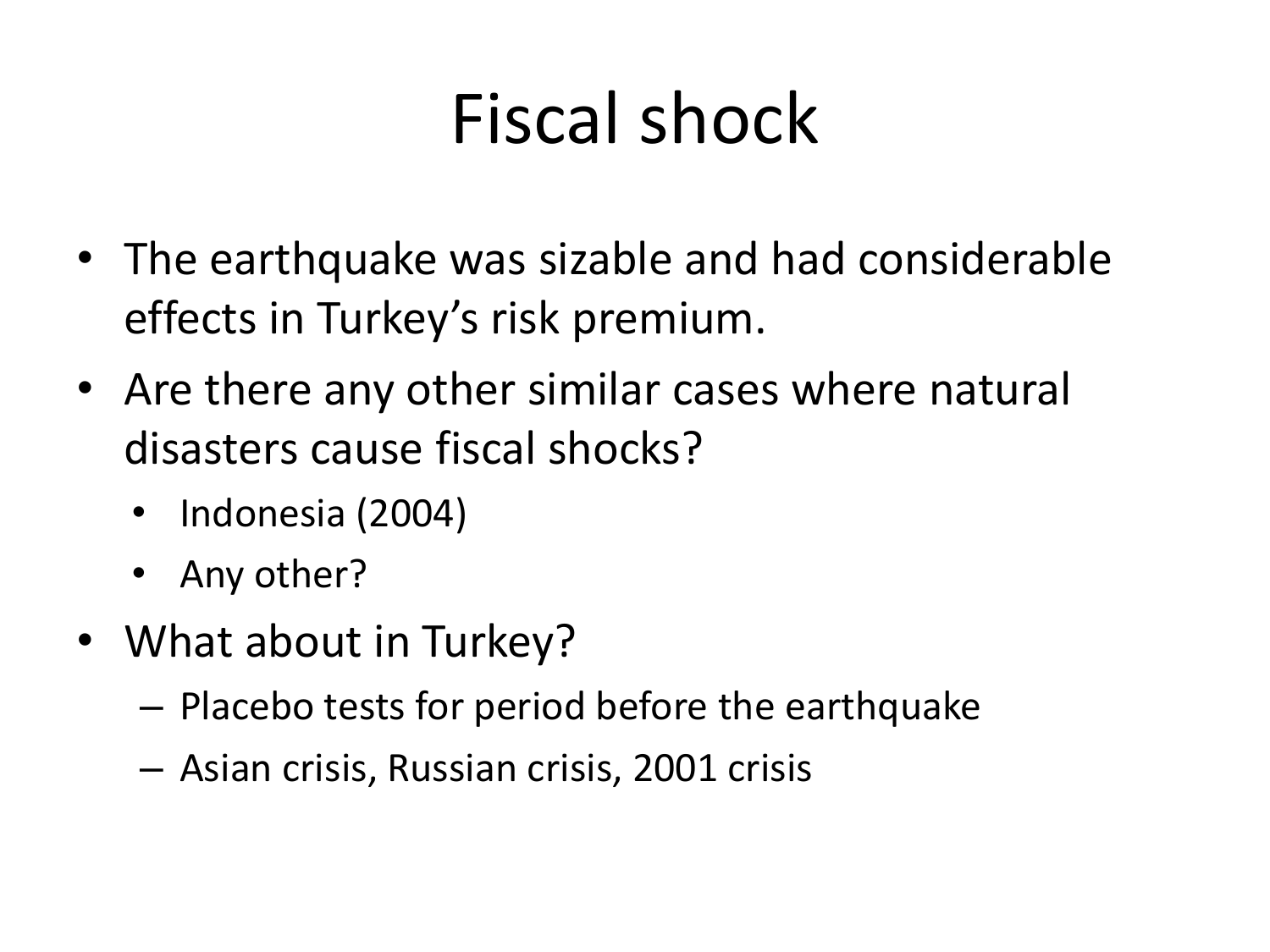#### Demand side effects

• Recession pre-earthquake and recovery afterwards.

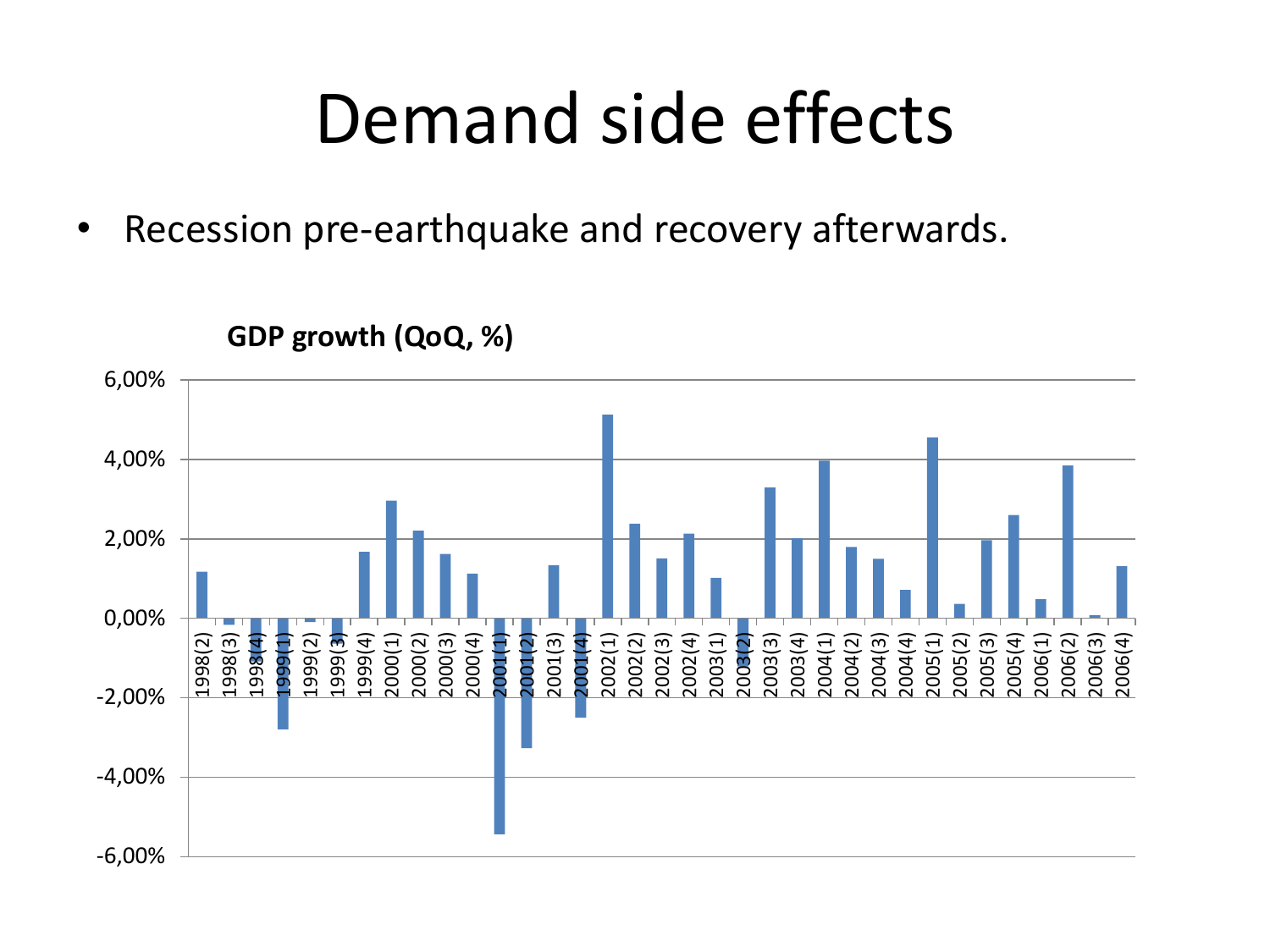### Demand side effects

- Demand for loans by private sector: How stable is it?
- Regional exposure: Foreign bank exercise.

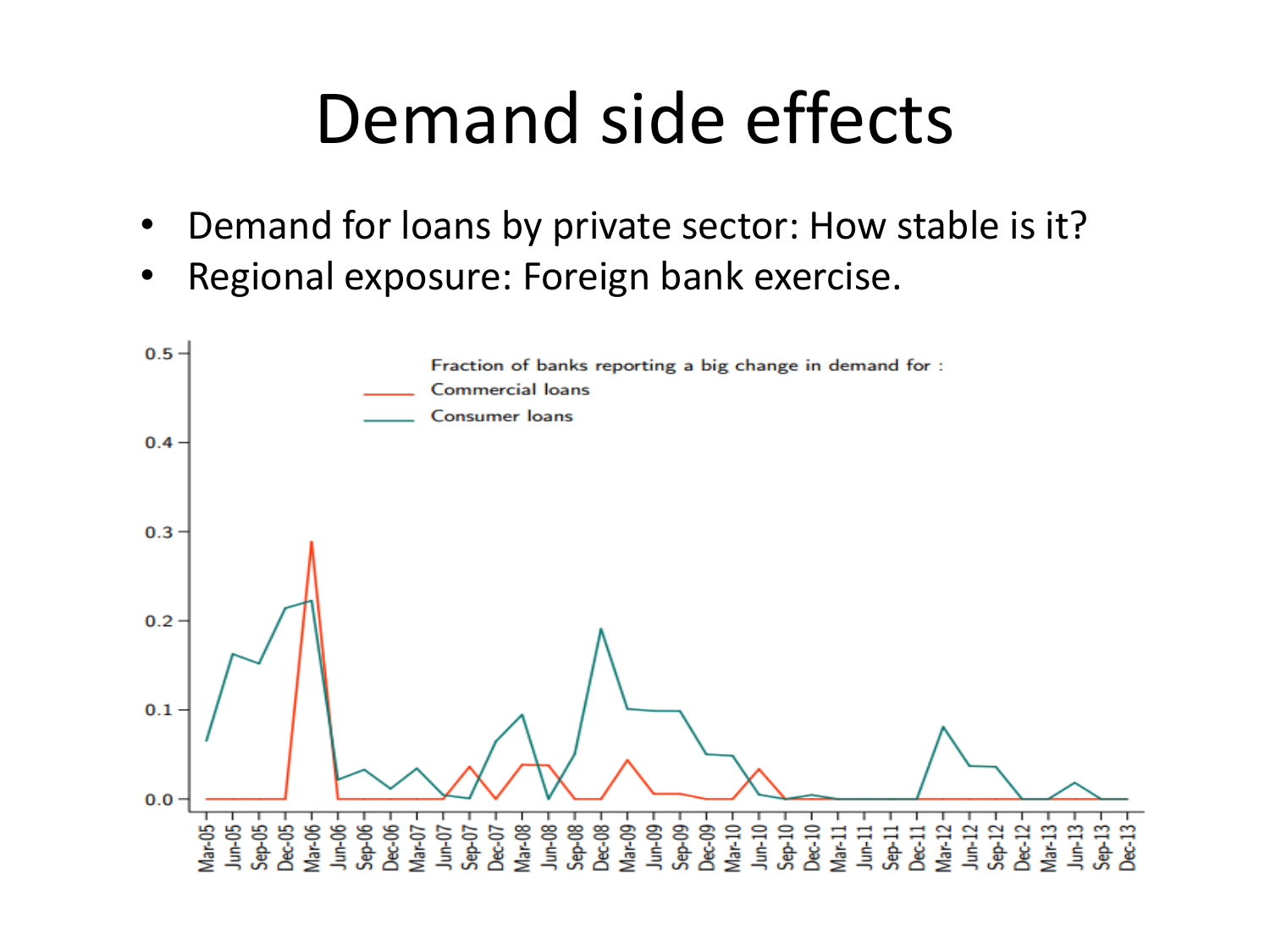# Crowding out

• Political exposure? Government pressure to purchase bonds? How common, how realistic?

Table IV: Loans to Private Sector and Government-Bond Holdings Before and After EQ

|                                                                      | Government-<br>bond<br>holdings | Loans to Private<br>Sector |
|----------------------------------------------------------------------|---------------------------------|----------------------------|
| April-July 1999 Average<br>August-October 1999 Average               | 18.7<br>19.0                    | 26.8<br>24.8               |
| Note: Moseures are expressed as a ratio to Total Assots $\mathbb{Z}$ |                                 |                            |

Trote: Measures are expressed as a ratio to Total Assets (70.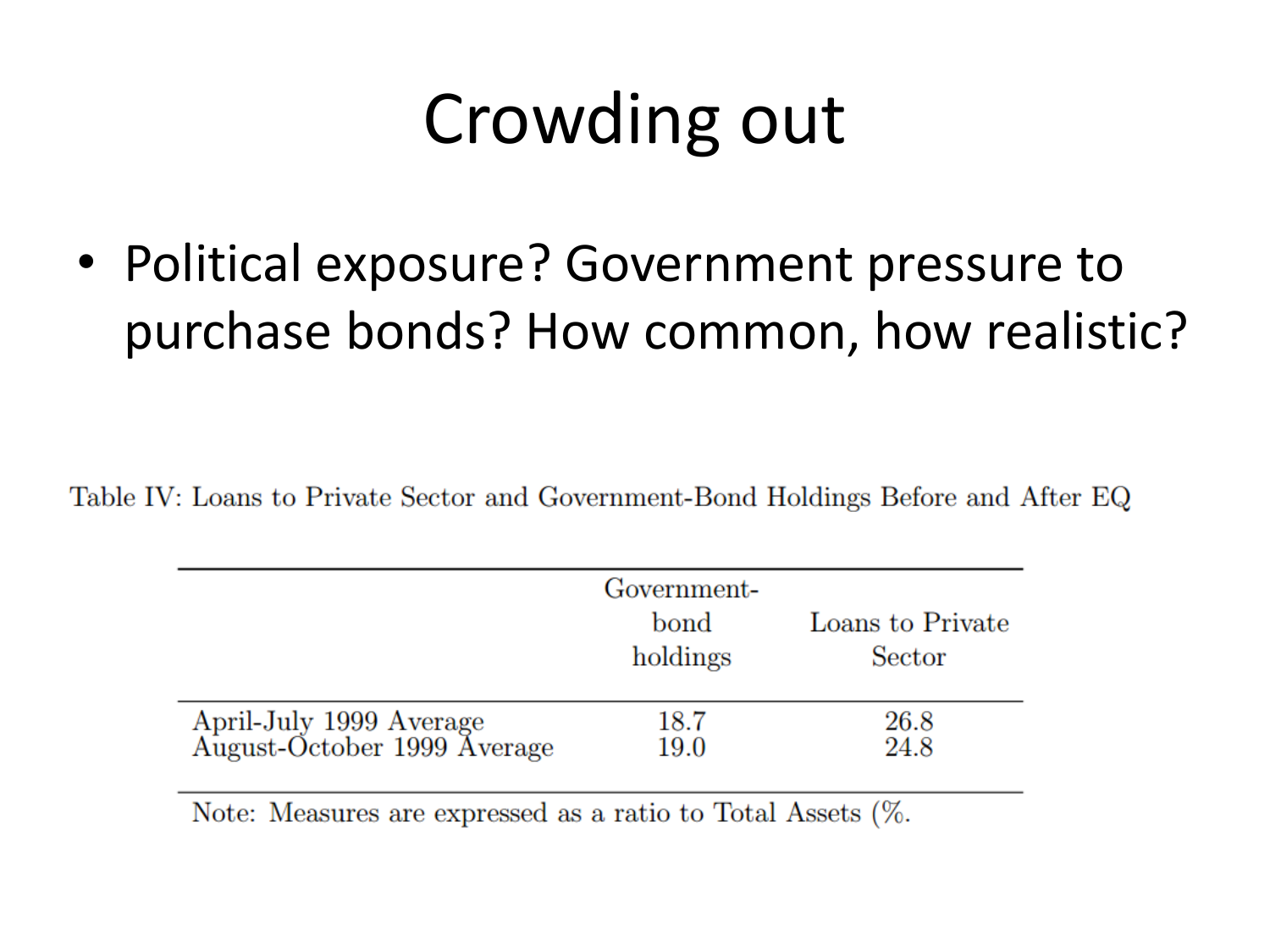# Controlling for bank characteristics

- Determine the determinants of gov't bond holdings
- Determinants during the earthquake
- Surprise: Higher cash holdings result in higher gov't bond holding during the EQ
- The authors comment that '...supplying government with the needed funds since these are the stronger banks'